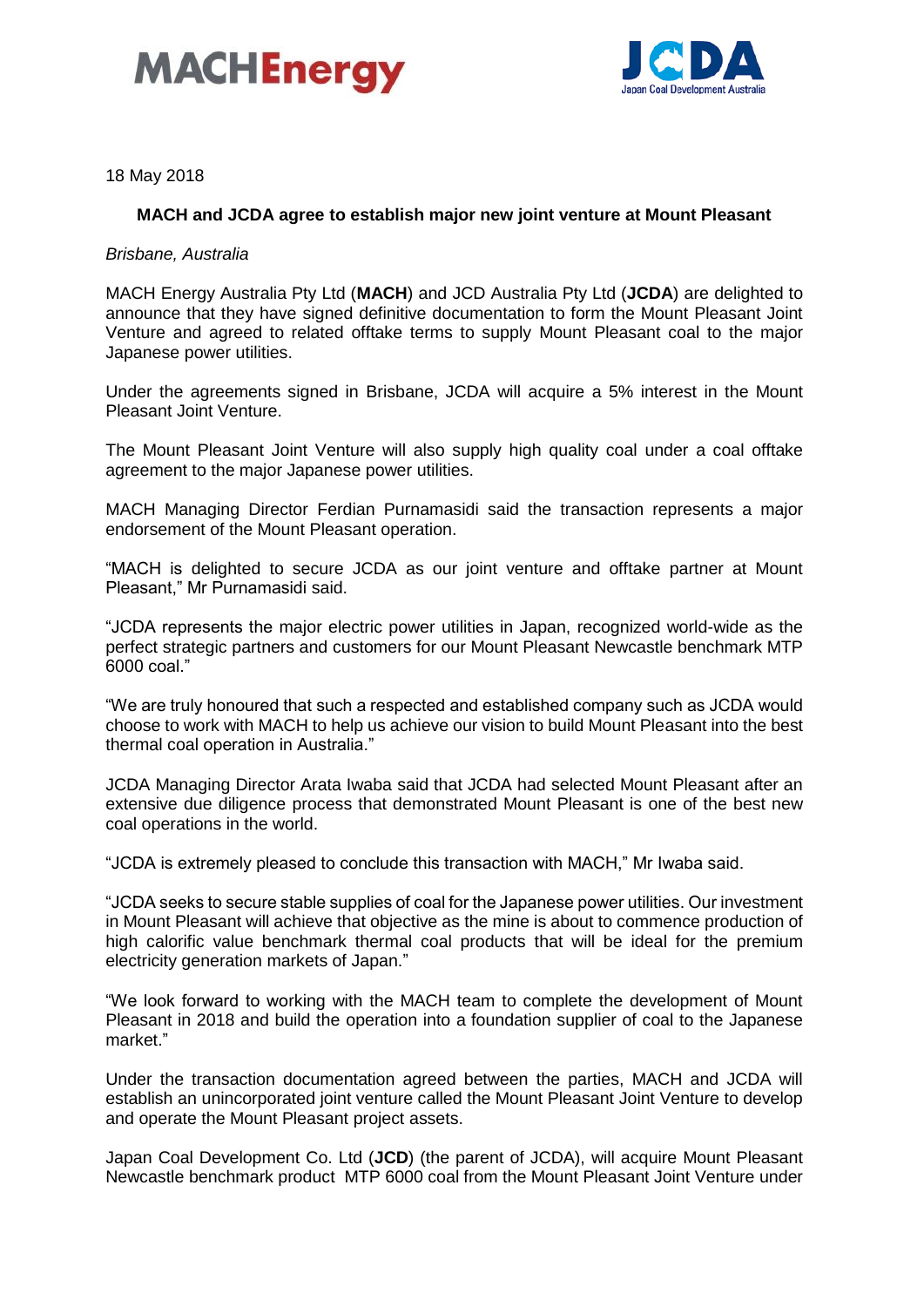



a coal offtake agreement and also undertake exclusive marketing activities for the Mount Pleasant Joint Venture to a select group of Japanese power utilities.

Furthermore, JCD will undertake non-exclusive marketing activities for the Mount Pleasant Joint Venture to other customers in Japan.

MACH will market coal to non-exclusive customers in Japan alongside JCD and to the rest of the world for the Mount Pleasant Joint Venture.

-ends-

### **For more information:**

Ferdian Purnamasidi MACH Energy +61 7 3493 3600 [www.machenergyaustralia.com.au](http://www.machenergyaustralia.com.au/)

Arata Iwaba JCD Australia +61 7 3012 8080 [www.jcda.com.au](http://www.jcda.com.au/)

### **About MACH**

MACH is a private Australian company that was established to acquire the world class Mount Pleasant thermal coal project from Rio Tinto.

MACH completed the acquisition of Mount Pleasant in 2016 and began construction of the project later that year.

MACH is a subsidiary of Droxford International Limited, part of the Salim Group.

### **About JCDA**

JCDA is the wholly-owned Australian subsidiary of JCD and has been involved in the Australian thermal coal market for more than 30 years. JCDA has interests in other coal operations in Australia.

JCD was established in 1980 by the major electric power utilities in Japan that together supply nearly all of Japan's electric power. JCD's mandate is to secure stable supplies of high quality thermal coal required by Japan's electric power utilities. JCD has interests in key port infrastructure in Australia.

# **About Mount Pleasant**

Mount Pleasant is located in the Hunter Valley and once fully developed will be one of the premier thermal coal mines in Australia. Construction at Mount Pleasant is nearing completion and first coal sales from the operation are expected in the second half of 2018.